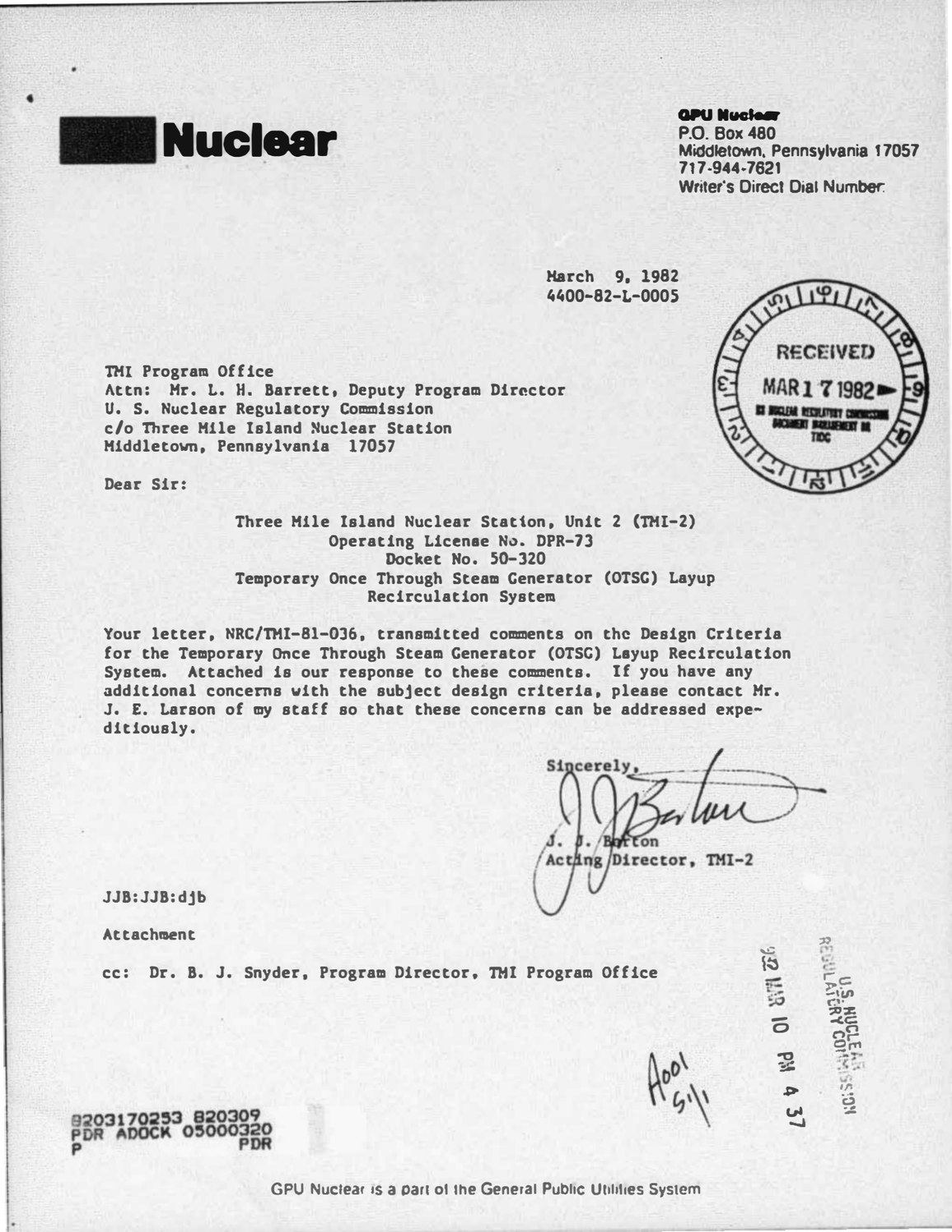#### , CPEN ITEMS ON DESIGN CRITERIA FOR TEWORARY OTSG LAYLP RECIRCULATION SYSTEM

## 1. Comment

10 CFR 50 Appendix A, General Design criteria for closed system isolation (GDC-57) requires that piping which penetrates primary reactor contaiment and is neither part of the reactor coolant pressure boundary nor connected directly to the containment atmosphere shall have at least one containment isolation valve which shall be either automatic, locked closed or capable of remote manual operation. State how your current system design meets this requirement and/or the intent of GDC-57.

## Response

To meet the requirements of lOCFR50, Appendix A (GDC-57), the system isolation valves (first valve outside containment) will be maintained locked closed while the system is not in operation.

## 2&3 Comment

10 CFR 50.55a, Codes and Standards, and Reg GUide 1.26 establish criteria for Quality Group Classifications and Standards for Water, Steam and Radioactive Waste Containing Components of Nuclear POwer Plants. These criteria require ASHE III, Seismic I, Class 2 up to and including the first isolation valve for PWR steam and feedwater systems extending from and including the secondary side of steam generators up to and including the outermost contaiment isolation valves. Provide justification for not designing the system to meet these requirements.

Although the reactor is shut down, RCS pressure is approximately 100 psig and no apparent primary to secondary leakage exists, we are concerneo with primary system integrity on the "8" OTSG based on the events of March 29, 1979. A description of the system overpressure protection and basis for no installed relief protection must be addressed. Since the potential for primary to secondary leakage exists, it is our position that adequate safety protection must be provided considering the worst case RCS overpressure transient.

#### Response

It is recognized that the proposed first isolation valve does not meet the seismic criteria defined in Reg. Guide 1.29, nor does it meet Reg. Guide 1.26, but the 600 pound ASA valve specified is as good for this particular application. This valve is a B16-5-6000 ASA Class cast steel gate valve. This is a common, widely used component whose leak tightness capability we believe to be acceptable and whose isolation capability is acceptable.

When the system which the valve isolates is not in operation, the valve will be closed thus effecting boundary isolation.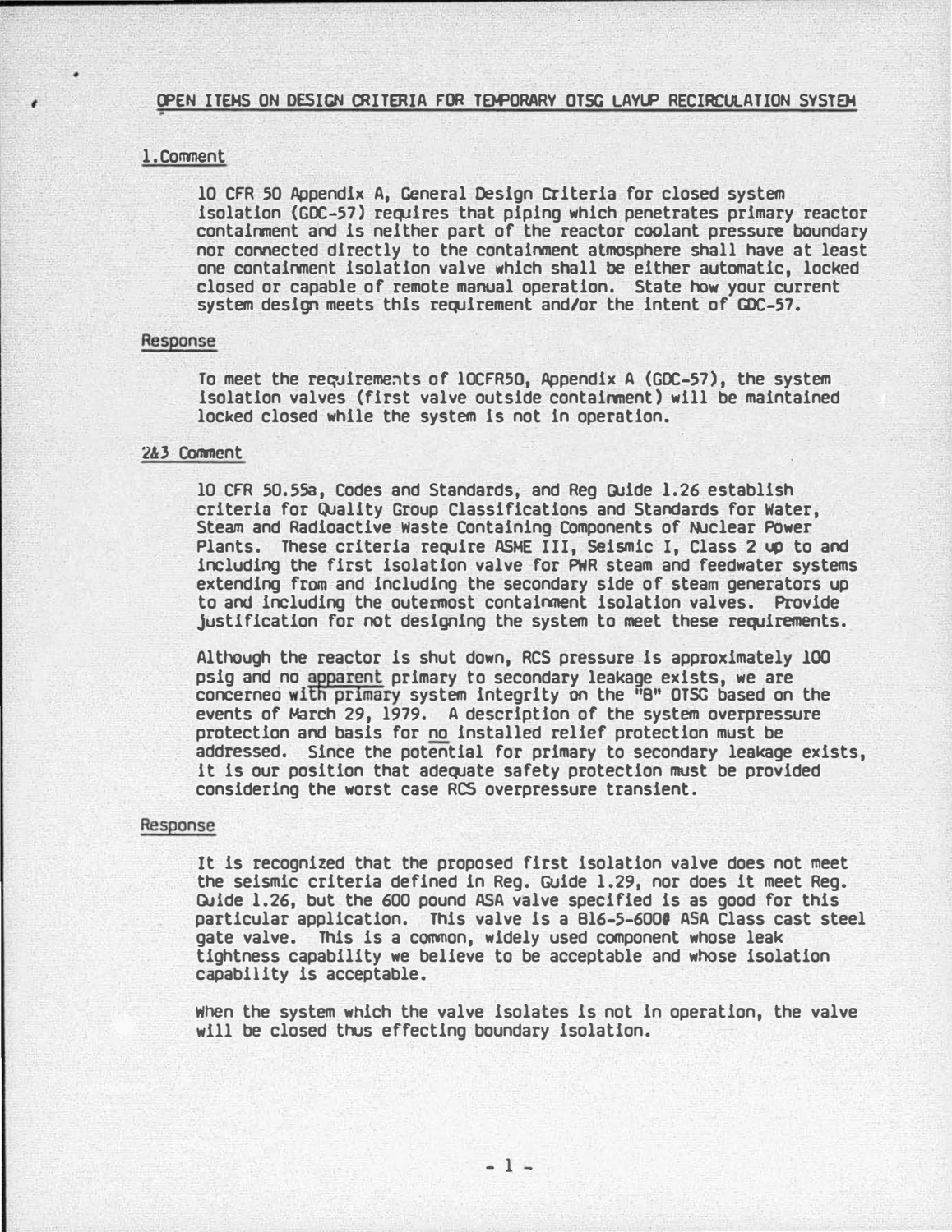Our rationale for not requiring a code valve is that the OTSG Layup Recirculation System is a temporary system and prior to returning to power operation, the system will be dismantled. General Design Criteria 157 is intended to ensure that the containnent boundary is not compromised for release of radioactive material to outside containment. The 6000 valve, which has a cold pressure rating of 14800, is, in our opinion, as good as is required, in no way degrades the seismic containment boundary.

There are no over-pressurization mechanisms within the RCS or the secondary system which could create a transient that would challenge the pressure rating of this valve. The maximum heat generation in the core is approximately 47 kw, as of 2/l/82. This power will continue to decrease such that by 1982 year end the power will be approximately 29 kw. The potential for criticality was addressed in the NRC safety evaluation in support of a GPU request for exemption from certain requirements of Appendix J to 10 CFR Part 50 which concluded that the accident need not be designed against in reference to containment integrity based on Paragraph 4.1 of the PEIS which states that "the most probable (although very unlikely) cause of recriticality was found to be boron dilution, which would be a slow enough process that any approach to criticality can be detected and remedied". Other pressurization events such as inadvertent actuation of the high pressure injection pumps, inadvertent actuation of the low pressure injection pumps, or inadvertent energization of the pressurizer heaters are prevented due to the fact that those electrical components are racked out and under administrative control to ensure that they cannot be placed into operation.

Finally, it must be recognized that the system is temporary and by the time this system is in operation the RCS may be depressurized and vented to atmosphere. When that is the case, the maximum hydrostatic head that can be placed on this system will be the absolute pressure in the steam generator, plus the elevation head to the pump. The design of the system is 1500 and the system will not be operated at greater than 1000. The 14800 cold rating, therefore, provides us the boundary confidence which we believe to be necessary.

As an added precaution mechanical flanges are being provided on the low pressure side of the isolation valves which will be blanked per emergency procedural requirements at the outset of such a transient. The piping between the valves and the flanges will be designed to ANSI  $831.1\,600\bar{0}$  line specification, however as "temporary" piping it will not be seismically qualified. Such an excursion would develop rather slowly, due to plant conditions, therefore the flanges will enable disconnection of the low pressure portion of the temporary system such that relief protection will not be required. Also, installation of the blanks provide a second mechanical isolation point {outside of the subject valves) for containment purposes.

 $- 2 -$